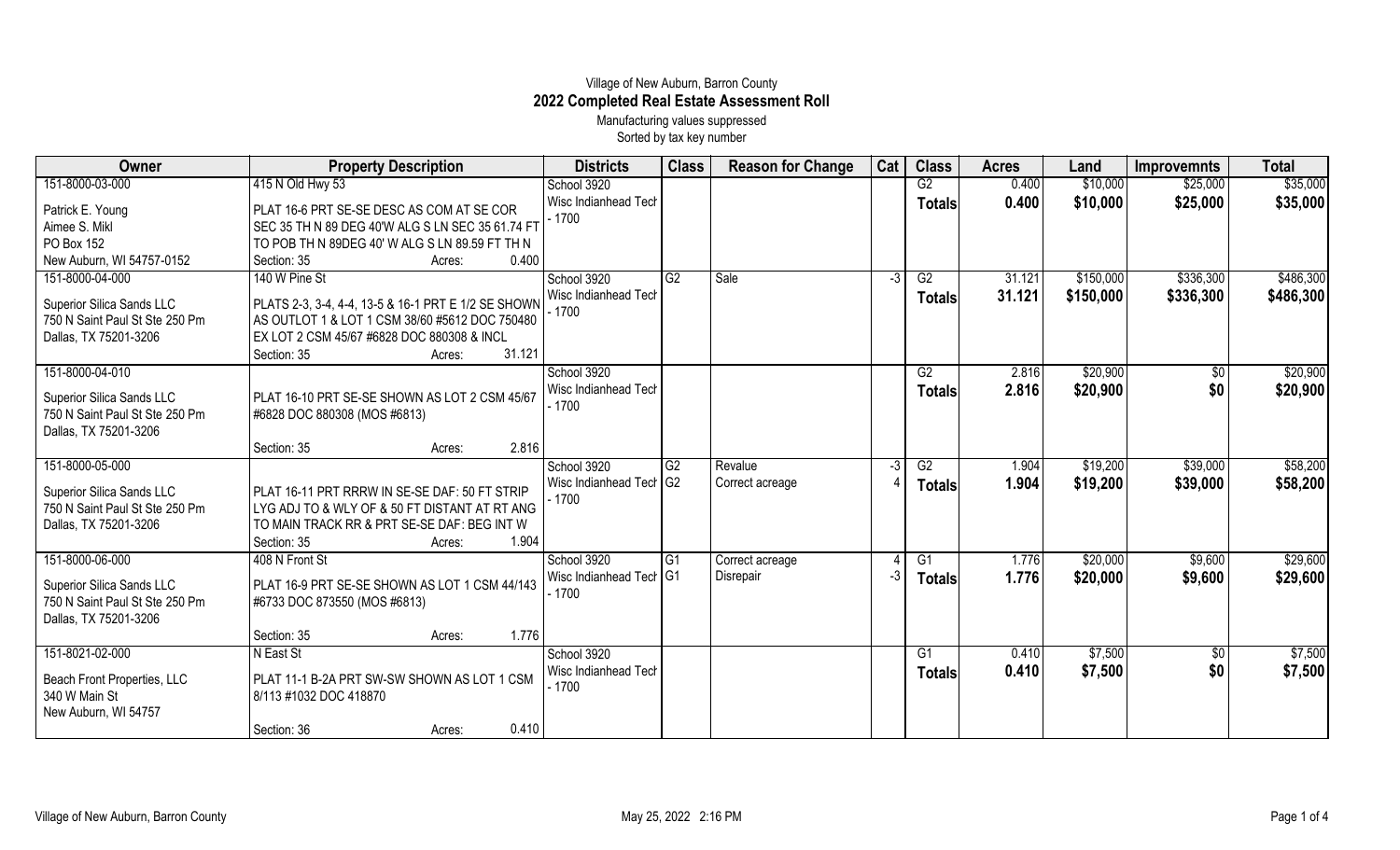| Owner                                 | <b>Property Description</b>                                                            |                 | <b>Districts</b>                | <b>Class</b> | <b>Reason for Change</b> | Cat | <b>Class</b>    | <b>Acres</b> | Land     | <b>Improvemnts</b> | <b>Total</b> |
|---------------------------------------|----------------------------------------------------------------------------------------|-----------------|---------------------------------|--------------|--------------------------|-----|-----------------|--------------|----------|--------------------|--------------|
| 151-8021-03-000                       | 613 N East St                                                                          |                 | School 3920                     |              |                          |     | G1              | 0.410        | \$7,500  | \$87,700           | \$95,200     |
| Shirley B. Davidson<br>Ruth A. Fowler | PLAT 11-1 B-2B PRT SW-SW DESC AS LOT 2 CSM<br>8/113 #1032 DOC 418870 VIL OF NEW AUBURN |                 | Wisc Indianhead Tech<br>$-1700$ |              |                          |     | <b>Totals</b>   | 0.410        | \$7,500  | \$87,700           | \$95,200     |
| 8250 200th Ave                        |                                                                                        |                 |                                 |              |                          |     |                 |              |          |                    |              |
| Bristol, WI 53104                     | Section: 36                                                                            | 0.410<br>Acres: |                                 |              |                          |     |                 |              |          |                    |              |
| 151-8021-04-000                       | 623 N East St                                                                          |                 | School 3920                     |              |                          |     | G1              | 0.410        | \$9,500  | \$67,000           | \$76,500     |
|                                       |                                                                                        |                 | Wisc Indianhead Tech            |              |                          |     | Totals          | 0.410        | \$9,500  | \$67,000           | \$76,500     |
| Raul G. Castillo Jr                   | PLAT 11-1 B-2C PRT SW-SW DESC AS LOT 3 CSM                                             |                 | $-1700$                         |              |                          |     |                 |              |          |                    |              |
| Stacey A. Castillo                    | 8/113 #1032 VIL OF NEW AUBURN                                                          |                 |                                 |              |                          |     |                 |              |          |                    |              |
| 623 N East St                         |                                                                                        |                 |                                 |              |                          |     |                 |              |          |                    |              |
| New Auburn, WI 54757                  | Section: 36                                                                            | 0.410<br>Acres: |                                 |              |                          |     |                 |              |          |                    |              |
| 151-8021-05-000                       | 633 N East St                                                                          |                 | School 3920                     |              |                          |     | G1              | 0.410        | \$9,500  | \$100,700          | \$110,200    |
| Blake A. Miller                       | PLAT 11-1B-2D PRT SW-SW DESC AS LOT 4 CSM                                              |                 | Wisc Indianhead Tech            |              |                          |     | <b>Totals</b>   | 0.410        | \$9,500  | \$100,700          | \$110,200    |
| 633 N East St                         | 8/113 #1032 DOC 418870 VIL OF NEW AUBURN                                               |                 | $-1700$                         |              |                          |     |                 |              |          |                    |              |
| New Auburn, WI 54757                  |                                                                                        |                 |                                 |              |                          |     |                 |              |          |                    |              |
|                                       | Section: 36                                                                            | 0.410<br>Acres: |                                 |              |                          |     |                 |              |          |                    |              |
| 151-8021-06-000                       | 149 1/4 Ave                                                                            |                 | School 3920                     |              |                          |     | G1              | 3.750        | \$25,000 | \$134,400          | \$159,400    |
|                                       |                                                                                        |                 | Wisc Indianhead Tech            |              |                          |     | <b>Totals</b>   | 3.750        | \$25,000 | \$134,400          | \$159,400    |
| Marvin E. Baroun<br>Susan K. Baroun   | PLAT 11-1C-1 W 12 RDS OF THE E 1/2 SW-SW EX S<br>10 RDS & EX N 319 FT                  |                 | $-1700$                         |              |                          |     |                 |              |          |                    |              |
| 149 1/4 Ave                           |                                                                                        |                 |                                 |              |                          |     |                 |              |          |                    |              |
| New Auburn, WI 54757                  | Section: 36                                                                            | 3.750<br>Acres: |                                 |              |                          |     |                 |              |          |                    |              |
| 151-8021-06-010                       |                                                                                        |                 | School 3920                     | G4           | Ag use land              | -5  | $\overline{G4}$ | 1.500        | \$100    | \$0                | \$100        |
|                                       |                                                                                        |                 | Wisc Indianhead Tech            |              |                          |     | G <sub>6</sub>  | 5.500        | \$12,500 | \$0                | \$12,500     |
| Marvin E. Baroun                      | PLAT 11-1 B-1 E 26 RODS OF SW-SW EX S 10 RODS                                          |                 | $-1700$                         |              |                          |     | <b>Totals</b>   | 7.000        | \$12,600 | \$0                | \$12,600     |
| Susan K. Baroun                       | EX N 64 FT THRF & EX PCL 392 FT X 181.50 FT                                            |                 |                                 |              |                          |     |                 |              |          |                    |              |
| 149 1/4 Ave                           | DESC AS EX 4 VOL 429 PG 693 & EX E 33 FT & EX                                          |                 |                                 |              |                          |     |                 |              |          |                    |              |
| New Auburn, WI 54757                  | Section: 36                                                                            | 7.000<br>Acres: |                                 |              |                          |     |                 |              |          |                    |              |
| 151-8021-06-020                       |                                                                                        |                 | School 3920                     |              |                          |     | X4              | 1.250        | \$0      | $\overline{50}$    | \$0          |
| School District of New Auburn         | PLAT 11-1B-2E PRT SW-SW SHOWN AS LOT 1 CSM                                             |                 | Wisc Indianhead Tech            |              |                          |     | <b>Totals</b>   | 1.250        | \$0      | \$0                | \$0          |
| PO Box 110                            | 39/150 #5890 VIL OF NEW AUBURN                                                         |                 | $-1700$                         |              |                          |     |                 |              |          |                    |              |
| New Auburn, WI 54757                  |                                                                                        |                 |                                 |              |                          |     |                 |              |          |                    |              |
|                                       | Section: 36                                                                            | 1.250<br>Acres: |                                 |              |                          |     |                 |              |          |                    |              |
| 151-8021-06-030                       |                                                                                        |                 | School 3920                     |              |                          |     | G4              | 0.250        | \$100    | $\overline{50}$    | \$100        |
| Marvin E. Baroun                      | PLAT 11-1C E 1/2 SW-SW EX E 26 RDS EX W 12 RDS                                         |                 | Wisc Indianhead Tech            |              |                          |     | G <sub>6</sub>  | 1.735        | \$4,000  | \$0                | \$4,000      |
| Susan K. Baroun                       | & EX S 10 RDS & EX N 64 FT THRF ALSO INCL THE N                                        |                 | $-1700$                         |              |                          |     | <b>Totals</b>   | 1.985        | \$4,100  | \$0                | \$4,100      |
| 149 1/4 Ave                           | 319 FT OF W 12 RDS EX N 64 FT                                                          |                 |                                 |              |                          |     |                 |              |          |                    |              |
| New Auburn, WI 54757                  | Section: 36                                                                            | 1.985<br>Acres: |                                 |              |                          |     |                 |              |          |                    |              |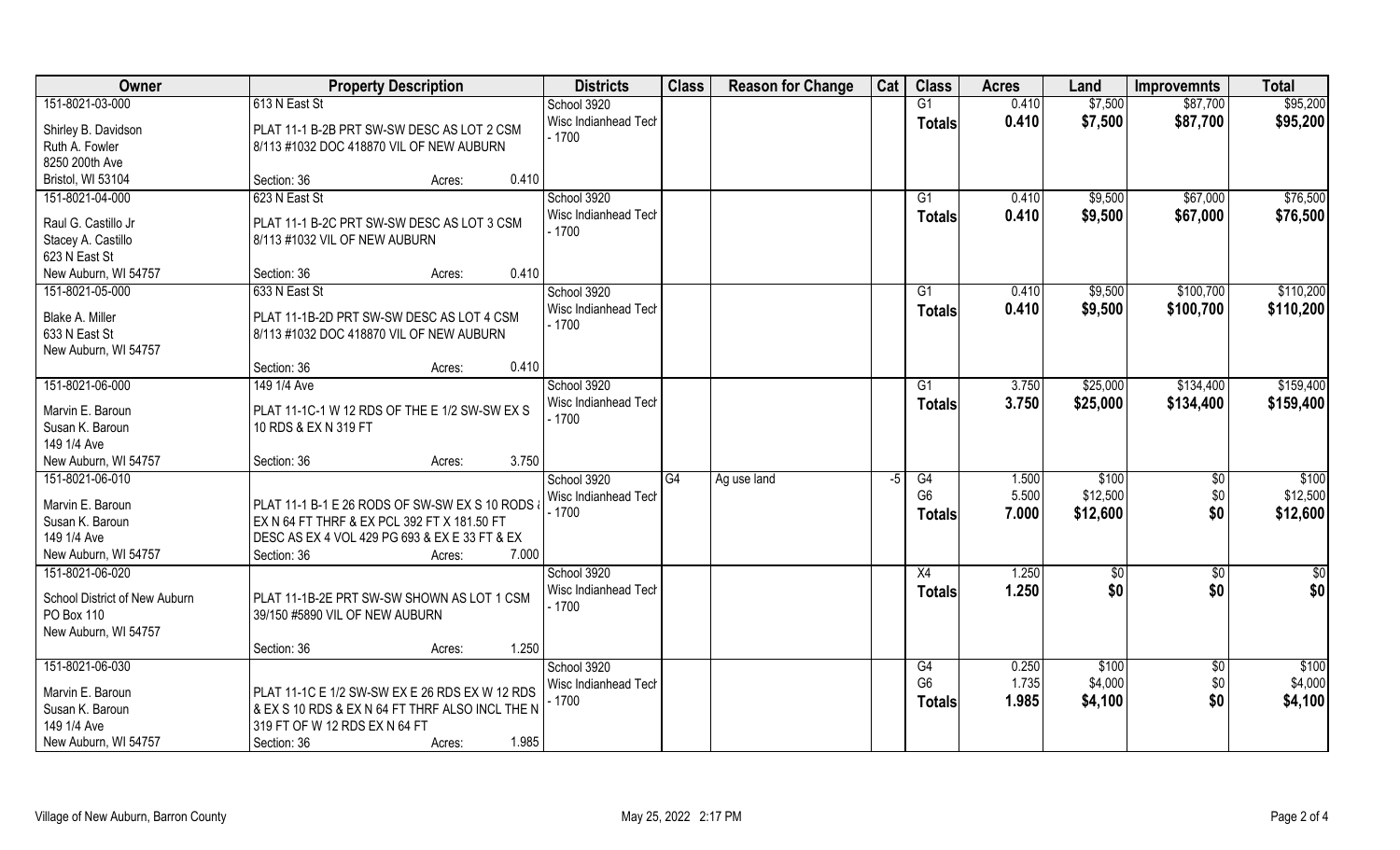| Owner                                                                      | <b>Property Description</b>                                                                                                                                                          | <b>Districts</b>                | <b>Class</b> | <b>Reason for Change</b> | Cat | <b>Class</b>  | <b>Acres</b> | Land     | <b>Improvemnts</b> | <b>Total</b> |
|----------------------------------------------------------------------------|--------------------------------------------------------------------------------------------------------------------------------------------------------------------------------------|---------------------------------|--------------|--------------------------|-----|---------------|--------------|----------|--------------------|--------------|
| 151-8021-06-040                                                            |                                                                                                                                                                                      | School 3920                     |              |                          |     | G1            | 0.250        | \$1,000  | \$0                | \$1,000      |
| Marvin E. Baroun<br>Susan K. Baroun                                        | PLAT 11-22 E 4 RODS OF W 16 RODS OF S 10 RODS<br>OF E 1/2 OF SW-SW                                                                                                                   | Wisc Indianhead Tech<br>$-1700$ |              |                          |     | <b>Totals</b> | 0.250        | \$1,000  | \$0                | \$1,000      |
| 149 1/4 Ave                                                                |                                                                                                                                                                                      |                                 |              |                          |     |               |              |          |                    |              |
| New Auburn, WI 54757                                                       | 0.250<br>Section: 36<br>Acres:                                                                                                                                                       |                                 |              |                          |     |               |              |          |                    |              |
| 151-8021-06-050                                                            |                                                                                                                                                                                      | School 3920                     |              |                          |     | G1            | 0.620        | \$2,000  | \$0                | \$2,000      |
| Jacob R. Frank<br>411 N East St<br>New Auburn, WI 54757                    | PLAT 11-20 W 10 RODS OF E 16 RODS OF S 10 RODS<br>OF SW-SW VIL OF NEW AUBURN                                                                                                         | Wisc Indianhead Tech<br>$-1700$ |              |                          |     | Totals        | 0.620        | \$2,000  | \$0                | \$2,000      |
|                                                                            | 0.620<br>Section: 36<br>Acres:                                                                                                                                                       |                                 |              |                          |     |               |              |          |                    |              |
| 151-8021-06-060                                                            | 411 N East St                                                                                                                                                                        | School 3920                     |              |                          |     | G1            | 0.370        | \$6,600  | \$59,700           | \$66,300     |
| Jacob R. Frank<br>411 N East St<br>New Auburn, WI 54757                    | PLAT 11-1 A E 6 RODS OF S 10 RODS OF SW-SW VIL<br>OF NEW AUBURN                                                                                                                      | Wisc Indianhead Tech<br>$-1700$ |              |                          |     | <b>Totals</b> | 0.370        | \$6,600  | \$59,700           | \$66,300     |
|                                                                            | 0.370<br>Section: 36<br>Acres:                                                                                                                                                       |                                 |              |                          |     |               |              |          |                    |              |
| 151-8021-07-000                                                            | 110 W North St                                                                                                                                                                       | School 3920                     |              |                          |     | G1            | 0.326        | \$7,500  | \$42,200           | \$49,700     |
| Loretta Jensen<br><b>Cindy Sarauer</b>                                     | PLAT 11-7 COM AT PT ON S LN SD 40 217 FT E OF<br>SW COR THRF THE ON SD SLN 14 FT TH N 2 RDS                                                                                          | Wisc Indianhead Tech<br>$-1700$ |              |                          |     | <b>Totals</b> | 0.326        | \$7,500  | \$42,200           | \$49,700     |
| 110 W North St                                                             | THE 38 FT THN 16 RDS THW 52 FT THS 18 RDS                                                                                                                                            |                                 |              |                          |     |               |              |          |                    |              |
| New Auburn, WI 54757                                                       | 0.326<br>Section: 36<br>Acres:                                                                                                                                                       |                                 |              |                          |     |               |              |          |                    |              |
| 151-8021-08-000                                                            | 146 E North St                                                                                                                                                                       | School 3920                     |              |                          |     | G1            | 0.250        | \$7,500  | \$94,700           | \$102,200    |
| John A. Knight<br>Debra A. Knight<br>PO Box 184                            | PLAT 11-15 E 4 RDS OF W 12 RDS OF S 10 RDS OF E<br>1/2 OF SW-SW (MOS #8225) VIL OF NEW AUBURN                                                                                        | Wisc Indianhead Tech<br>$-1700$ |              |                          |     | <b>Totals</b> | 0.250        | \$7,500  | \$94,700           | \$102,200    |
| New Auburn, WI 54757                                                       | 0.250<br>Section: 36<br>Acres:                                                                                                                                                       |                                 |              |                          |     |               |              |          |                    |              |
| 151-8021-09-000                                                            | 212 E North St                                                                                                                                                                       | School 3920                     |              |                          |     | G1            | 0.500        | \$12,000 | \$27,500           | \$39,500     |
| Sandra J. Lemmons<br>PO Box 121<br>New Auburn, WI 54757                    | PLAT 11-16 WEST 8 RDS OF E 24 RDS OF S 10 RDS<br>OF SW-SW VIL OF NEW AUBURN                                                                                                          | Wisc Indianhead Tech<br>$-1700$ |              |                          |     | <b>Totals</b> | 0.500        | \$12,000 | \$27,500           | \$39,500     |
|                                                                            | 0.500<br>Section: 36<br>Acres:                                                                                                                                                       |                                 |              |                          |     |               |              |          |                    |              |
| 151-8021-09-001                                                            | 104 E North St                                                                                                                                                                       | School 3920                     |              |                          |     | G1            | 0.510        | \$12,500 | \$65,500           | \$78,000     |
| Marion O Rediger Trust Agreement<br>S6375 Schuh Rd<br>Eau Claire, WI 54701 | PLAT 11-18 PRT SW-SW DAF: COM PT 328 FT E & 2<br>RDS N OF SW COR SEC 36 TH N 16 RDS TH E 5 RDS<br>10.5 FT TH S 16 RDS TH W 5 RDS 10.5 FT TO POB EX<br>0.510<br>Section: 36<br>Acres: | Wisc Indianhead Tech<br>$-1700$ |              |                          |     | <b>Totals</b> | 0.510        | \$12,500 | \$65,500           | \$78,000     |